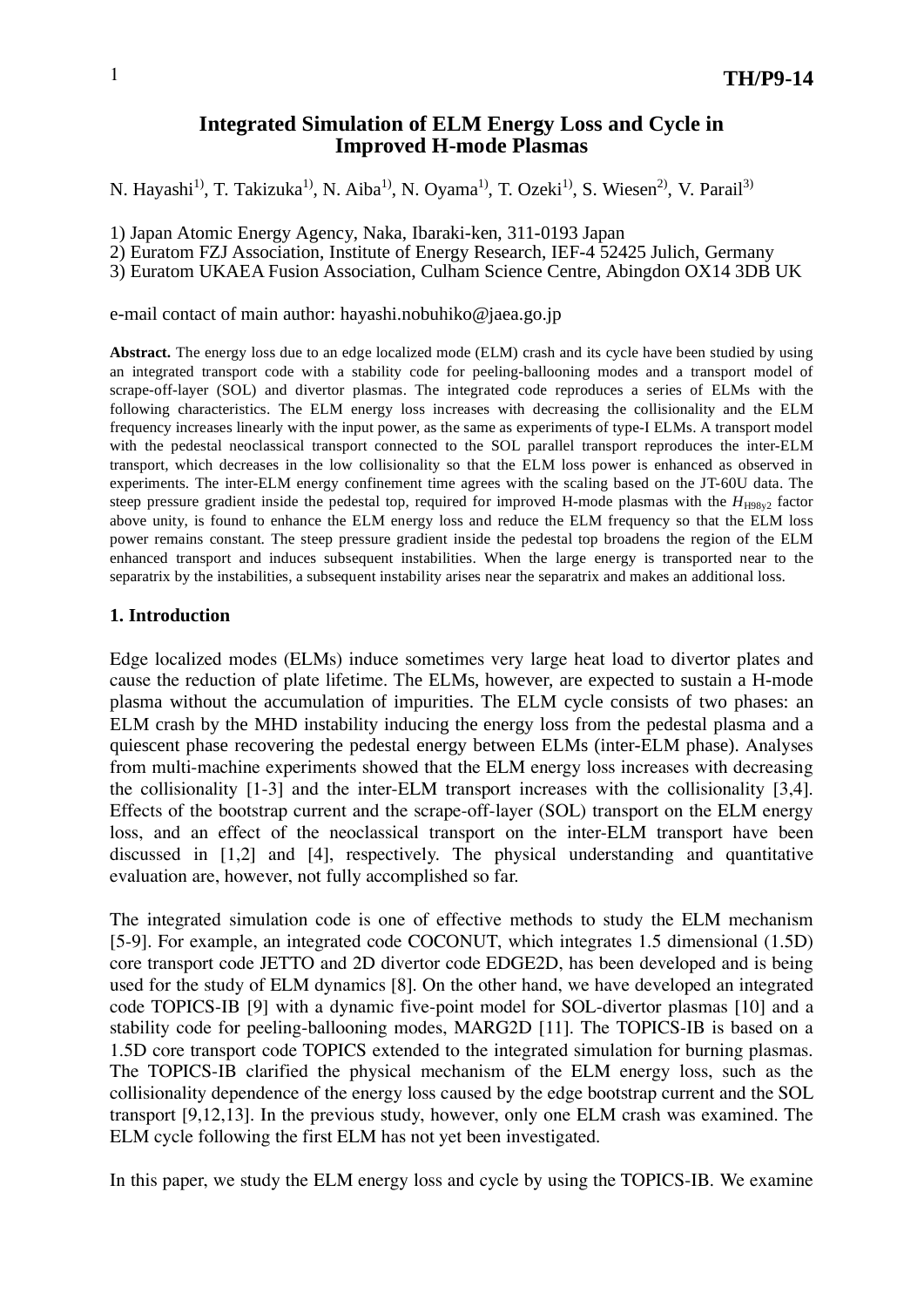the relation between the ELM cycle and the energy loss influenced not only by the collisionality and but also by the steep pressure gradient inside the pedestal, which is required for improved H-mode plasmas with the  $H_{H98y2}$  factor above unity. The input-power dependence and the inter-ELM transport are investigated and compared with experiments.

## **2. Integrated code TOPICS-IB for the ELM dynamics**

The ELM dynamics is investigated by the TOPICS-IB, in which the TOPICS is coupled with the ELM model [9], the SOL-divertor model [10] and neutral models [13]. Details of the TOPICS-IB are shown in [9,13]. Some essential features are explained as follows.

### **2.1. 1.5D transport code TOPICS**

TOPICS self-consistently solves the 1D transport and current diffusion equations and the Grad-Shafranov equation of the MHD equilibrium on the 2D plane. The transport equations are the continuity equation for the deuterium ion density,  $n_i$ , the power balance equations for the electron temperature,  $T_e$ , and the ion temperature,  $T_i$ , on the coordinate of the normalized minor radius,  $\rho$ . In this paper, particle and thermal diffusivities are assumed as  $D = D_{\text{neo},i} + D_{\text{Q}}$  $D_{\text{ano}}$  and  $\chi_{e,i} = \chi_{\text{neo},i} + \chi_{\text{ano},e,i}$ , where  $D_{\text{neo},i}$  and  $\chi_{\text{neo},i}$  denote neoclassical ion diffusivities. The anomalous diffusivities  $D_{\text{ano}}$  and  $\chi_{\text{ano},e,i}$  are simply given as an empirical formula based on JT-60U experiments,  $D_{\text{ano}} = \chi_{\text{ano,e}} = 0.18 \ (1+2\rho^3) \ (1+P_{NB}^{0.5}) \ m^2/\text{s}$  and  $\chi_{\text{ano,i}} = 2 \ \chi_{\text{ano,e}}$ , where  $P_{NB}$ is the neutral beam power in the unit of MW. In order to produce the H-mode pedestal structure, the transport near the edge is reduced to the neoclassical level  $(D_{\text{ano}} = \chi_{\text{ano,e,i}} = 0)$ . This pedestal transport model is supported by the experimental observation that the electron heat diffusivity between ELMs was reduced to the ion neoclassical level [4]. The pedestal width,  $\Delta_{\text{ped}}$ , is prescribed for simplicity. The neutral transport in the core region is solved by the 2D Monte-Carlo method. The particle flux of neutrals across the separatrix derived from the particle balance model in subsection 2.4 is used as an input for the Monte-Carlo code.

# **2.2. ELM model**

The ELM model [9] has been developed by coupling the TOPICS with a linear MHD stability code MARG2D [11]. In the present simulation, stabilities of  $n = 1-50$  modes are examined at given time-intervals, where *n* is the toroidal mode number. When some modes become unstable, an ELM is assumed to occur. The ELM enhanced diffusivities,  $D_{\text{ELM}}$  and  $\chi_{\text{ELM}}$ , are added on the basis of eigenfunction profiles of unstable modes, where  $D_{\text{ELM}} = \chi_{\text{ELM}} = \chi_{\text{ELM}}^{max} \times$  $(\sum_{n} \xi_{r,n}^2)/N$ , where  $\chi_{\text{ELM}}^{\text{max}}$  is the maximum value,  $\xi_{r,n}$  denote the radial displacement of the plasma by the unstable mode with specific *n*, and *N* is the total number of the unstable modes with various *n*. The profile of the radial displacement  $\xi_{n}$  is assumed to be the sum of poloidal mode components of the eigenfunction,  $\xi_{r,n,m}$ , i.e.,  $\xi_{r,n} \propto \sum_{n} \xi_{r,n,m}$ , where  $\xi_{r,n}$  is normalized by its maximum value. The ELM enhanced transport is maintained for a time interval  $\tau_{\text{ELM}}$  given as a parameter.

### **2.3. SOL-divertor model**

The five-point model [10] is based on the integral of time-dependent fluid equations, i.e., particle, momentum, electron and ion temperatures, generalized Ohm's law and current equations. The model geometry is an open magnetic flux-tube nearest to the separatrix. The flux tube is divided into four regions and the integral fluid equations in each region are reduced to a set of nonlinear equations with physical variables at five positions (stagnation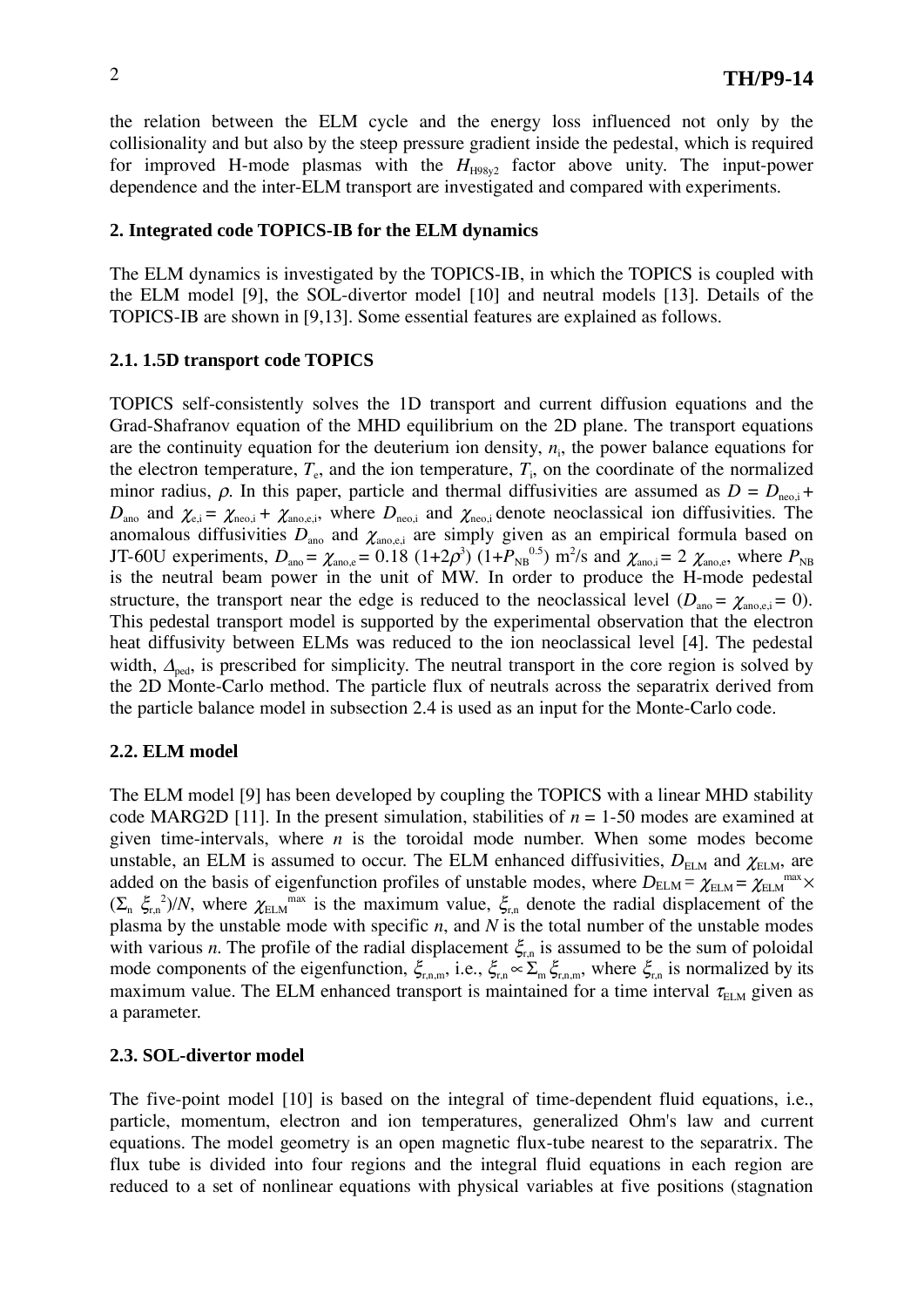point, upstream throats of divertor regions and sheath entrances). Exponential radial profiles with e-folding lengths,  $\lambda_n$ ,  $\lambda_{Te}$ ,  $\lambda_{Ti}$ , are assumed. The five-point model can deal with the asymmetry of divertor plasmas, but the symmetry is assumed in this paper for simplicity. Electron particle flux and heat fluxes of electrons and ions across the separatrix,  $\Gamma_{\text{re}}, Q_{\text{re}}, Q_{\text{ri}},$ obtained in the TOPICS are used as inputs for the five-point model. Heat and particle diffusivities in the five-point model,  $D_{\perp}$ ,  $\chi_{e\perp}$  and  $\chi_{\perp}$ , are set equal to those values at the separatrix in the TOPICS. The five-point model calculates the SOL electron density at the separatrix,  $n_{\text{eSOL}}$ , and temperatures,  $T_{\text{eSOL}}$  and  $T_{\text{isOL}}$ , which are used as boundary conditions in the TOPICS. The particle source density due to recycling neutrals in the divertor region,  $S_d$ , is given by  $S_d = \eta'_r \Gamma_d/L_d$  where  $\Gamma_d$  and  $L_d$  denote a particle flux to the divertor plate and a length of the divertor region along the magnetic field line, respectively. The divertor recycling coefficient  $\eta'_{r}$  is modeled by  $\eta'_{r} = (1 - f_{\text{d pump}} - f_{\text{dr}})(1 - \exp(-\theta L_{d}/(\upsilon_{r}/(n_{\text{ediv}} < \sigma \upsilon_{\geq}))))$  where  $\theta$  is the pitch of the magnetic field and the neutral velocity  $v_n = (T_n/m)^{0.5}$ . The fraction  $f_{\text{dpump}}$  is pumped out from the divertor and the fraction  $f_{dr}$  radially escapes the divertor region and goes back to the core region. The ionization rate coefficient  $\langle \sigma v \rangle$  is a strong function of the divertor electron temperature,  $T_{\text{ediv}}$ .

#### **2.4. Integration of neutral models**

We consider the particle balance in the whole regions and integrate neutral models in the TOPICS and the five-point model [13]. Plasma particle flow across the separatrix,  $\Phi_r$ , goes to the divertor plates and the first wall. The plasma flow to the divertor plates,  $\Phi_d$ , is calculated by  $\Phi_d = 4\pi R \theta \int_0^L \Gamma \Gamma_d(r) dr$ , where  $r = \rho a$ , *R*, *a*, and *L*<sub>r</sub> denote the major, minor radii and an effective distance between the separatrix and the first wall, respectively. The plasma flow to the first wall,  $\Phi_w$ , is calculated by  $\Phi_w = (D_\perp n_{\rm isol}/\lambda_p) \exp(-L/2 \lambda_p) S_{\rm sep}$  where  $S_{\rm sep}$  is the area of the separatrix surface. A part of neutrals produced at the divertor plates,  $\eta_r \Phi_d$ , are reionized in the divertor region. The global divertor recycling coefficient  $\eta$ , is recalculated from the flux-tube value in the five-point model as  $\eta_r = 1 - \Gamma_d(0)\lambda_n(1 - \exp(-L_l/\lambda_n))(1 - \eta_r)/( \int_0^{L_r} \Gamma_d(r) dr)$ . The remained part of neutrals produced at the divertor plates is pumped out from the divertor  $(\Phi_{\text{djump}} = f_{\text{dpump}} \Phi_d)$  or escapes from the divertor region to the radial direction  $(\Phi_{\text{nr}} = f_{\text{dr}} \Phi_d)$  or to the divertor throat ( $\Phi_{\text{nth}} = (1 - f_{\text{dpump}} - f_{\text{dr}} - \eta_{\text{r}})\Phi_{\text{d}}$ ). Then, these fractions  $\Phi_{\text{nr}}$  and  $\Phi_{\text{nth}}$  go to the core region. Neutrals produced at the first wall  $(\Phi_w)$  escape from the SOL to the core region. Neutrals are also added by gas puffing in the core region  $(\Phi_{\text{put}})$ .

#### **3. Integrated simulation result**

The ELM activity is simulated for JT-60U like parameters:  $R = 3.4$  m,  $a = 0.9$  m,  $\kappa = 1.5$ ,  $\delta =$ 0.26,  $I_p = 1.5$  MA,  $B_t = 3.5$  T and  $q_{95} = 4.5$ . The ELM parameters are chosen as  $\tau_{ELM} = 200$  µs,  $\chi_{\text{ELM}}^{\text{max}} = 100 \text{ m}^2/\text{s}$  and  $\Delta_{\text{ped}} = 0.05$  on  $\rho$ . The values of  $\tau_{\text{ELM}}$  and  $\Delta_{\text{ped}}$  are typical values in experiments [1,14]. On the other hand, the value of  $\chi_{\text{ELM}}^{\text{max}}$  is chosen to obtain ELM energy and particle losses comparable with JT-60U experiments [14]. The other parameters are chosen as  $\Phi_{\text{puf}} = 0.3 \times 10^{22} \text{ s}^{-1}$ ,  $f_{\text{dpump}} = 0.01$ ,  $f_{\text{dr}} = 0.02$ ,  $L_{\text{r}} = 0.4 \text{ m}$  and  $T_{\text{n}} = 3 \text{ eV}$ .

Figure 1 shows the time evolution of (a) the electron part of the stored energy,  $W_{\text{se}}$ , the ion part,  $W_{\rm si}$ , the total stored energy,  $W_{\rm s}$ , (b) the volume averaged electron density,  $\langle n_{\rm e} \rangle$ , (c)  $Q_{\rm r}$ , (d)  $\Gamma_{\rm{re}}$ , (e)  $T_{\rm{SOL}}$ ,  $T_{\rm{div}}$ , (f)  $n_{\rm{eSOL}}$  and  $n_{\rm{ediv}}$ . The simulation starts at nearly stationary state and the reduction of diffusivities for the pedestal begins at  $t = 0.03$  s. Along the pedestal growth, the temperature and density increase in the pedestal region and the stored energies and the averaged density increase in Fig.1(a) and (b). The ion SOL temperature is higher than the electron one, while the divertor plasma temperatures is lower than the SOL ones due to the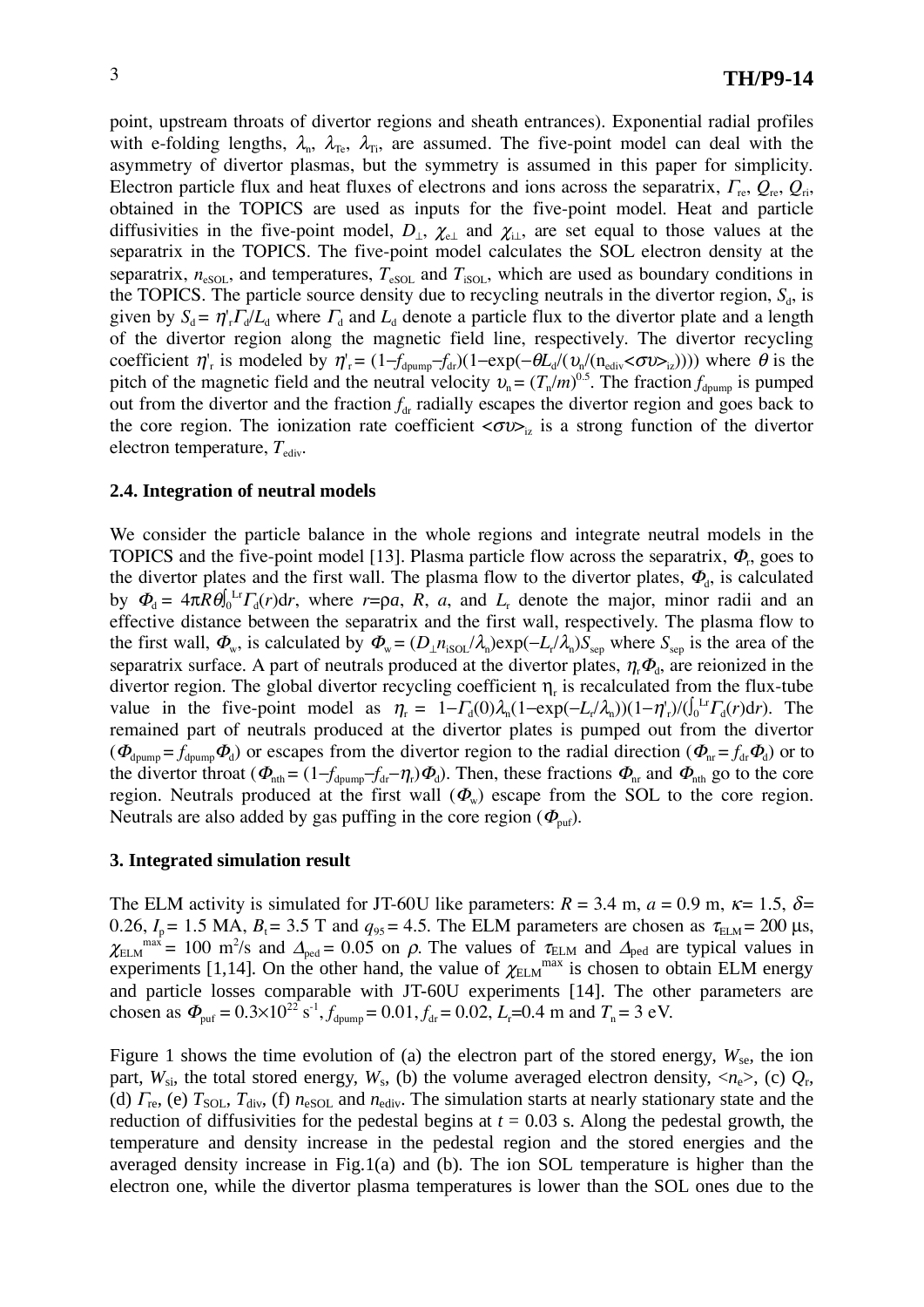high recycling divertor plasma. In the progress of the pedestal growth, ELMs occur from  $t =$ 0.2 s where medium-*n* modes ( $n = 8-11$ ) become unstable. Figure 2 shows profiles of the electron temperature and density just before and after each ELM crash. A typical profile of the ELM enhanced diffusivity is shown in Fig.7(b) (narrower one). The ion temperature at the pedestal top,  $T_{\text{iped}} \sim 2 \text{ keV}$ , is higher than the electron one  $T_{\text{eped}} \sim 1.3 \text{ keV}$  at the ELM onset. The collapse and the formation of pedestal profiles repeats and those profiles are almost the same in the ELMs. Thus, the energy loss is almost constant in each ELM crash.



*Fig. 1 Time evolution of (a)*  $W_{se}$ ,  $W_{si}$ ,  $W_{s}$ , (b)  $\lt n_e$ , (c)  $Q_{re}$ ,  $Q_{ri}$ , (d)  $\Gamma_{re}$ , (e)  $T_{eSOL}$ ,  $T_{ediv}$ ,  $T_{iSOL}$ ,  $T_{idiv}$  (f)  $n_{eSOL}$ *and nediv. Profiles at each ELM are shown in Fig.2.*

We consider the power balance in the ELM cycle. The power balance is approximately described by an equation,  $W_s \equiv dW_s/dt \approx P_{\text{heat}} - P_{\text{tr}} - P_{\text{CX}}$ , where  $P_{\text{heat}}$  is the heating power,  $P_{tr}$  and  $P_{CX}$  are loss powers by the transport and the charge-exchange (CX). Figure 3 shows the time evolution of  $W_s$ ,  $P_{tr}$  and  $P_{CX}$  of the previous simulation in Fig.1. There are two periods; one is the ELM phase where the energy,  $\Delta W_{\text{ELM}}$ , is lost by  $P_{\text{trELM}}$  and  $P_{\text{CXELM}}$  and the other is the inter-ELM phase where the heating recovers the stored energy depending on the loss powers,  $P_{\text{trint}}$  and  $P_{\text{CXint}}$ . The time-averaged equation is given by  $\overline{P_{\text{in}}} = \overline{P_{\text{heat}}} - \overline{W_{\text{s}}} \approx \overline{P_{\text{trint}}}$  $+\overline{P_{\text{CXint}} + P_{\text{ELM}}}$  where  $\overline{P_{\text{in}}}$  is the net heating power and  $\overline{W_{\text{s}}}$ is evaluated by a broken line in Fig.3. The ELM loss power,  $\overline{P_{\text{ELM}}}$ , is defined by  $\overline{P_{\text{ELM}}}$  =  $f_{\text{ELM}}\Delta W_{\text{ELM}}$  where  $f_{\text{ELM}}$  is the ELM frequency. For example, in the previous simulation, the power balance is kept as  $\overline{P_{in}}$ =8.7 MW,  $\overline{P_{trit}}$ =5.4 MW,  $\overline{P_{\text{CXint}}}=1.6$  MW and  $\overline{P_{\text{ELM}}}=1.7$  MW.

### **4. Power dependence of ELM energy loss and cycle**

We study the power dependence of the ELM energy loss and cycle. Figure 4(a) shows the time evolution of  $W_s$ for three values of the net heating power. The collapse of pedestal profiles is almost the same among the different input powers, while the core stored energy increases with the input power. The ELM energy loss is almost constant in present conditions,  $\Delta W_{\text{ELM}} \approx 67$  kJ. Additionally, loss powers by the inter-ELM transport



*Fig.2 Profiles of Te and ne just before and after each ELM crash in Fig.1.* 



*Fig.3 Time evolution of (a) Ws, (b)*  $P_{tr}$  and  $P_{CX}$  between ELMs for *a simulation of Fig.1.*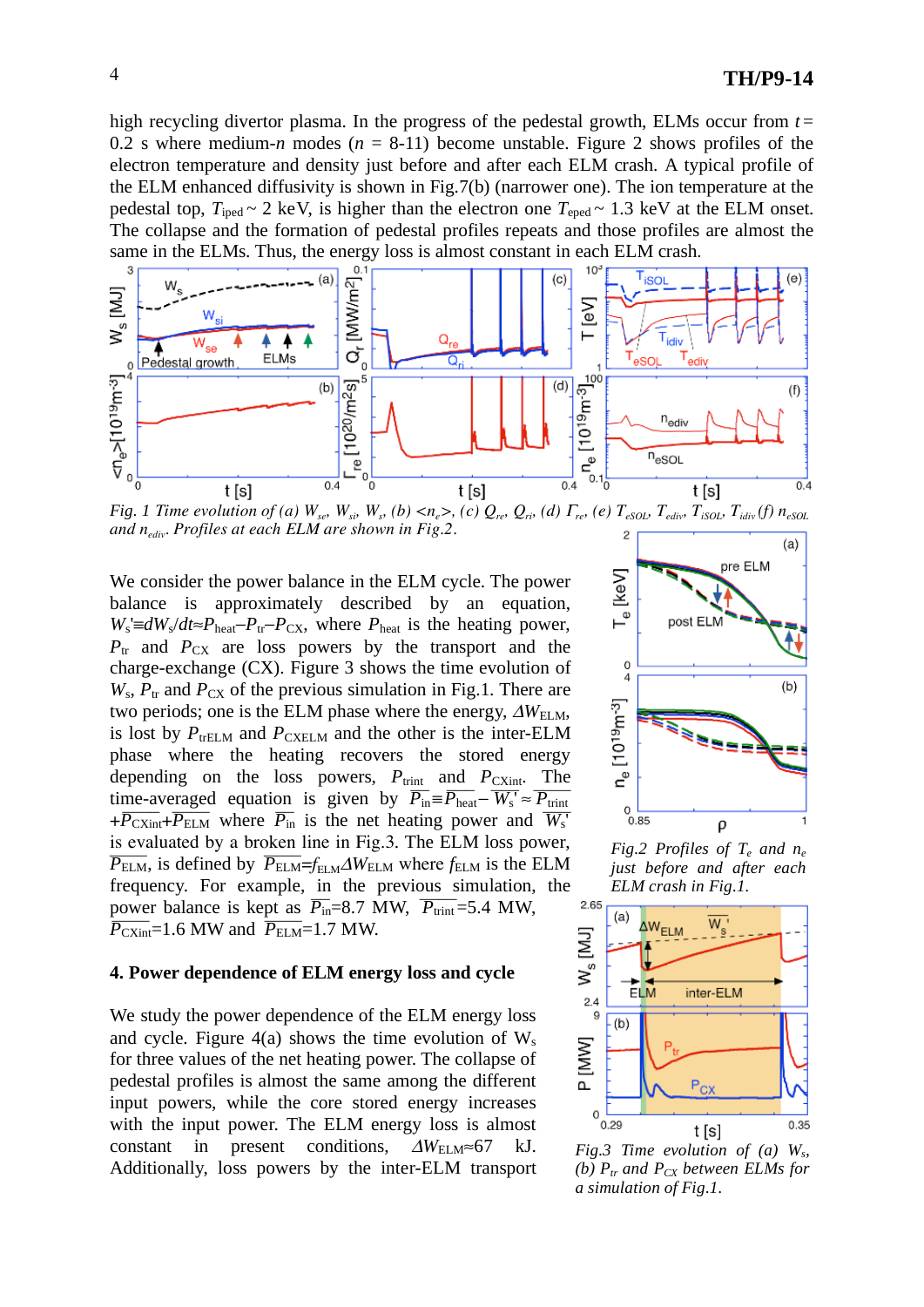and the CX are almost constant,  $\overline{P_{\text{trint}}} \approx 5.4$  MW and  $\overline{P_{\text{CXint}}} \approx 2.0$  MW. Figure 4(b) shows the ELM frequency as a function of the net input power. Simulation results almost correspond to a line given by an analytical formula,  $f_{\text{ELM}} = (\overline{P_{\text{in}}}$  $-\overline{P_{\text{trint}}} - \overline{P_{\text{CXint}}}$  )/ $\Delta W_{\text{ELM}}$ . Thus, the ELM frequency linearly increases with the input power, as was observed in experiments [15].



*Fig.4 (a) Time evolution of W<sub>s</sub> for*  $\overline{P_{in}}$ *=8.7, 11 and 14 MW. (b)*  $f_{ELM}$  versus  $\overline{P_{in}}$ .

#### **5. Collisionality dependence of ELM energy loss and cycle**

 The effect of the pedestal collisionality is investigated. The pedestal density and temperature are varied by the gas puffing with  $\Phi_{\text{put}} = 0.3{\text -}2{\times}10^{22} \text{ s}^{-1}$ . Thus, the normalized electron collisionality of the pedestal plasma,  $v_{\text{ped}}^* =$  $\pi Rq_{95}/\lambda_{ee}$  where  $\lambda_{ee}$  is the electron mean free path, increases from 0.095 to 0.72. In the following ELMs after the first ELM, the ELM energy loss varies and saturates a certain value. Figure 5 shows the dependence of the saturated  $\Delta W_{\text{ELM}}$ , its electron component,  $\Delta W_{\text{e}}$ , and ion one,  $\Delta W_{\text{i}}$ , normalized by the pedestal energy,  $W_{\text{ped}}$ , on  $v_{\text{ped}}^*$  where the case with the lowest  $v^*_{\text{ped}}$  corresponds to that in Fig.1. The



*Fig.5 Dependence of*  $\Delta W_{FLM}$ *,*  $\Delta W_e$  and  $\Delta W_i$  *normalized by*  $W_{ped}$  on  $V^*_{ped}$ .

saturated ELM energy loss deviates a little from that at the first ELM in [13], but the collisionality dependence is almost the same. Thus, the cause of the collisionality dependence is the same as found in [13]. The bootstrap current and SOL transport cause the dependence of the electron conductive energy loss. On the other hand, the electron convective energy loss is almost constant in the  $v^*$  variation because the ELM particle loss is independent of the collisionality as the same as found in experiments [1]. For lower collisionality, the ion temperature becomes higher than the electron one due to the ineffectiveness of the equipartition proportional to the collisionality. As a result, ion convective and CX losses bring the collisionality dependence of the ion energy loss. The reduction of the total energy loss becomes comparable with that in experiments [1].

In the present simulation, there are three loss power channels,  $\overline{P_{\text{trint}}}$ ,  $\overline{P_{\text{CXint}}}$  and  $\overline{P_{\text{ELM}}}$ . Figure 6(a) shows the loss power ratio as a function of the collisionality where the collisionality is varied by the gas puffing in cases A-C. As the collisionality decreases, the inter-ELM transport is reduced and the ELM loss power is enhanced, as found in experiments [3]. Figure 6(b) shows the ELM energy loss against the ELM frequency in the same cases. For almost constant inter-ELM transport in the high collisionality, the cases B and C, the large ELM energy loss reduces the ELM frequency by extending the time to recover the pedestal profile to its pre-ELM state. As a result, the loss power due to ELMs keeps almost constant, as was observed in experiments [4]. Thus, the ELM energy loss and the inter-ELM transport determine the ELM cycle.

Here, we define the normalized energy confinement time between ELMs,  $\tau_E^{\text{int},*}$ , by  $\tau_E^{\text{int},*}$  $\tau_E^{int/}\tau_B$ , where  $\tau_E^{int} = \overline{W_s/P_{t\text{rint}}}, \tau_B = a^2/\chi_B$  and the Bohm diffusivity  $\chi_B = T_{eped}/16eB$ . In the JT-60U experimental analysis [4], a scaling of  $\tau_{\rm E}^{\rm int}$  was found as  $\tau_{\rm scal}^* = 0.234(v_{\rm pred}^*)^{-0.6}(\rho_{\rm pol}^*)^{-0.7}$ , where  $\rho^*_{pol}$  is the normalized poloidal gyro radius of the pedestal plasma. Figure 6(c) shows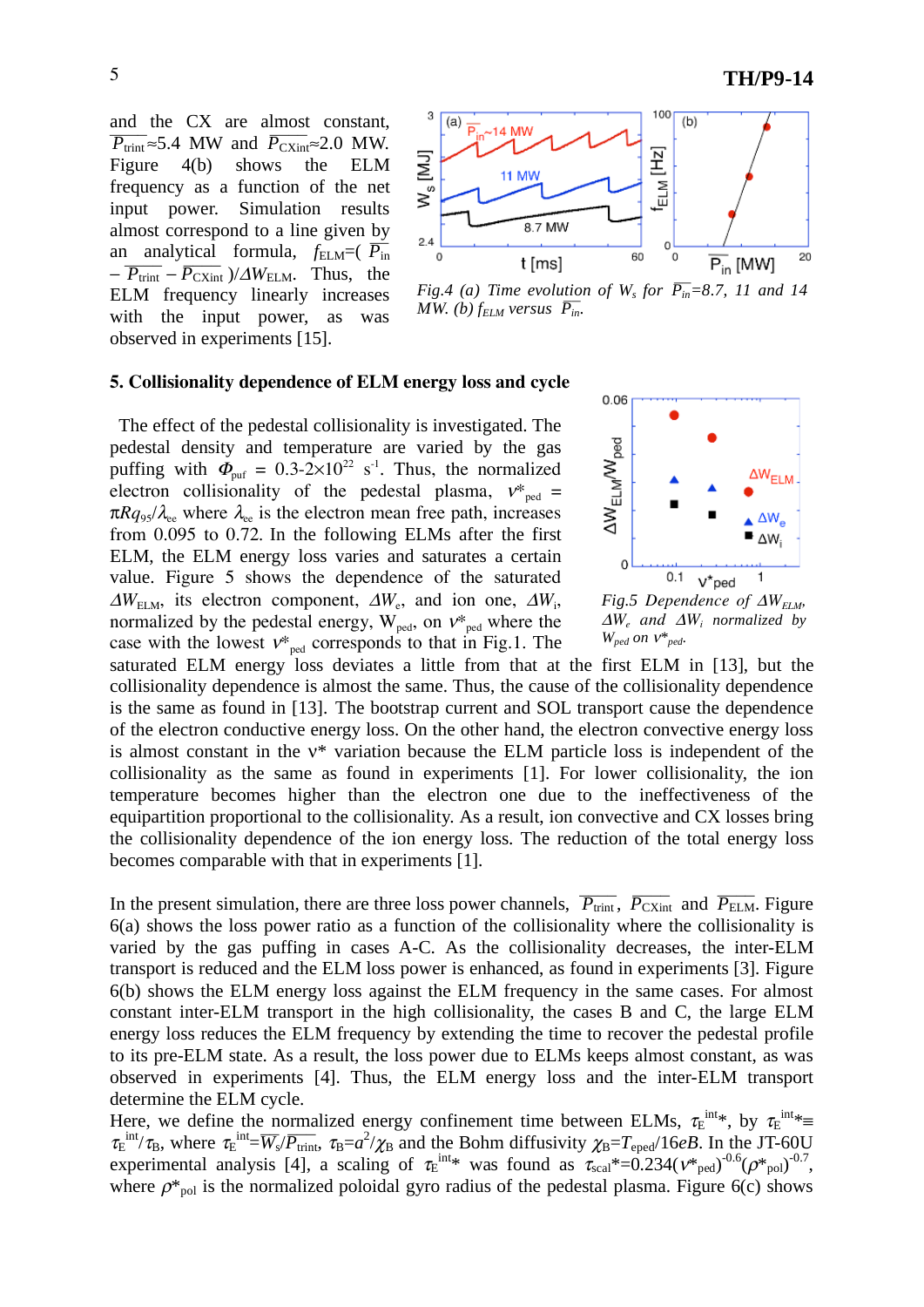the comparison of simulation results and the scaling where parameter ranges are  $0.067 < v^*_{\text{ped}}$  $< 0.72$  and  $0.020 < \rho_{\text{pol}}^* < 0.037$ . The  $\rho_{\text{pol}}^*$  range is 0.020-0.029 in Fig.6(a) and thus the data with different values of  $I_p$  and  $B_t$  and so on is added in Fig.6(c). The inter-ELM energy confinement time agrees well with the JT-60U scaling.



*Fig.6 (a) Dependence of*  $\overline{P_{trint}}$ *,*  $\overline{P_{ELM}}$ *, and*  $\overline{P_{CXint}}$  *normalized by*  $\overline{P_{in}}$  *on*  $v*_{ped}$  *where*  $\overline{P_{in}}$ *=14-15 MW. (b)*  $\Delta W_{ELM}$  versus  $f_{ELM}$ . *(c)*  $\tau_E^{int*}$  versus  $\tau_{scal}^*$ . *In (a)* and *(b), collisionality is varied by gas puffing in cases A-C and pressure gradient inside pedestal is steepened in case A'. In (b), dashed and dotted lines mean*  $\overline{P_{ELM}}$ *=4.6 and 5.8 MW, respectively.* 

## **6. Dependence of ELM energy loss and cycle on the pressure gradient inside the pedestal**

The effect of the pressure gradient inside the pedestal top on the ELMs is investigated. The steep pressure gradient inside the pedestal top is one of the major features for improved H-mode plasmas. Figure 7(a) shows two profiles of the total pressure, p, just before each ELM crash where  $\overline{P_{in}}$ ~14 MW and the transport is reduced in a region of  $0.8 < \rho < 0.925$  inside the pedestal top at  $\rho$ =0.925 in the case with higher pressure. The pressure gradient inside the pedestal top is different, while the pedestal profile is almost the same and thus  $v_{\text{red}}$ ~0.1 in both cases. Even the pressure gradient inside the pedestal top in the case with lower pressure is a little larger than those observed in JT-60U [14,16]. The  $H_{H98v2}$  factor increases from  $0.97$  to  $1.3$  in Fig.7(a). The steep pressure gradient inside the pedestal top broadens the eigenfunctions of unstable modes and thus the region of the ELM enhanced transport in Fig.7(b). The detailed dependence of the MHD mode structure on the pressure profile inside the pedestal was studied by using the MARG2D [17].

Figure 8 shows the time evolution of  $W_s$  for the two cases with  $p'_{in}/p'_{red}= 0.14$  and 0.53 in Fig.7 where  $p'_{in}$  and  $p'_{red}$ denote  $dp/d\rho$  inside and at the pedestal, respectively. In the



*Fig.7 Profiles of (a) p just before each ELM and (b)*  $\chi$ ELM during the first *instability for different pressure gradients inside pedestal top at*  $\rho=0.925$ *.* 

case with  $p'_{in}/p'_{red}=0.14$ , medium-n modes produce the same energy loss in each ELM and the ELM cycle is regular as already shown in the previous sections. On the other hand, in the case with  $p'_{in}/p'_{per}=0.53$ , subsequent instabilities arise. Figure 9 shows the time evolution of the pressure profile in an ELM at *t*~25 ms in Fig.8. A collapse makes regions with the steep pressure gradient, which causes the next instability. While the first instability is caused by medium-n modes (*n*~10), the subsequent ones are caused by higher-n modes (*n*>20), i.e., the infinite-*n* mode is unstable. In Fig.7, the subsequent instabilities move inward and thus do not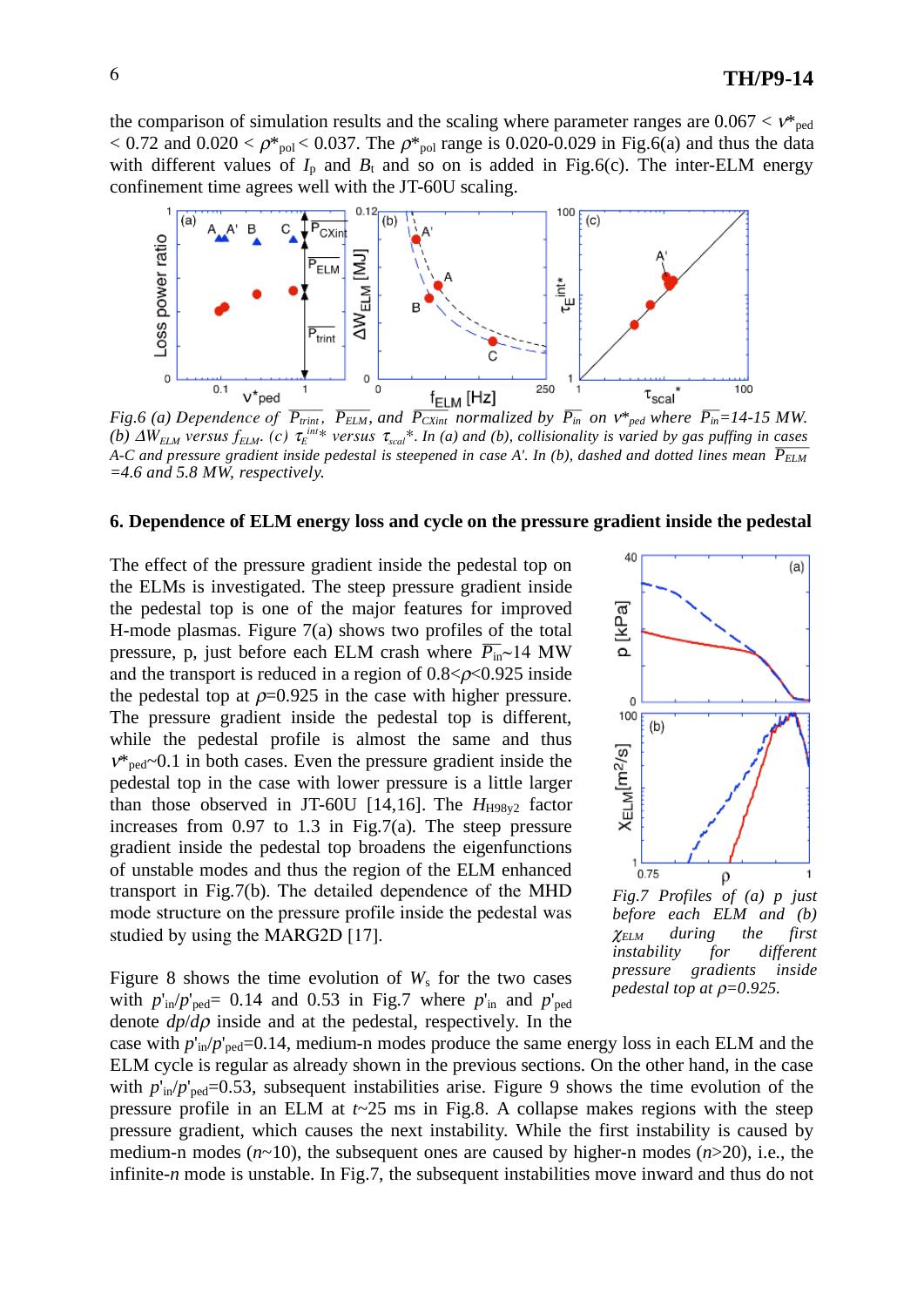much enhance the energy loss because the transport remains low near the separatrix at  $\rho=1$ . When a subsequent instability arises near the separatrix, the energy loss is enhanced as shown in an ELM at *t*~43 ms in Fig.8. The large amount of energy transported from the inside region induces the subsequent instability near the separatrix. As a result, in the case with the steep pressure gradient, the ELM energy loss varies and the ELM cycle becomes irregular sometimes. Figure 10 shows the normalized ELM energy loss  $\Delta W_{\text{ELM}}/W_{\text{ped}}$  as a function of  $p'_{\text{inped}}/p'_{\text{ped}}$ , where an open circle represents a value obtained by taking account of only the first instability. The minimum value of the energy loss (closed circle with lower value), in which the subsequent instabilities

arise far from the separatrix, is a little larger than those obtained by taking account of only the first instability (open circle). The dependence of the minimum energy loss on  $p'_{in}/p'_{red}$  is almost the same as found in [12], in which only the first instability was taken into account and the density was not yet solved. As shown in Fig.10, the steep pressure gradient inside the pedestal top enhances the ELM energy loss by both the extension of the ELM enhanced transport in the first instability and the subsequent instability near the separatrix.

As shown in Fig.6(a) (A for  $p'_{in}/p'_{per}=0.14$  and A' for  $p'_{in}/p'_{red}=0.53$ , the inter-ELM transport is almost the same between the two cases in Fig.8. In the case with  $p'_{in}/p'_{per}=0.53$ ,

the ELM frequency is evaluated by using continuous ELMs with the same energy loss (for example, *t*~6 and 25 ms in Fig.8, lower loss in Fig.10). The evaluated ELM frequency is plotted as a function of the ELM energy loss in Fig.6(b). The large ELM energy loss reduces the ELM frequency so that the power loss due to ELMs keeps almost constant. The inter-ELM energy confinement time is also evaluated and plotted in Fig.6(c). The value of the inter-ELM energy confinement time with  $p'_{in}/p'_{per}=0.53$  almost agrees with, but deviates a little from the JT-60U scaling compared with the other data with  $p'_{in}/p'_{per} \sim 0.1$ . This may relate with the low pressure gradient inside the pedestal in JT-60U experiments [14,16].

### **7. Conclusion**

The ELM energy loss and cycle have been studied by using the TOPICS-IB. The TOPICS-IB reproduces a series of ELMs with the following characteristics. The ELM energy loss increases with decreasing the collisionality and the ELM frequency increases linearly with the



*p'in/p'ped=0.14 and 0.53 in Fig.7.* 



*Fig.9 Time evolution of (a) p* and (b)  $\chi$ <sub>ELM</sub> profiles in an *ELM with p'in/p'ped=0.53 at t~25 ms in Fig.8 where lines denote 0.2 ms interval (solid*  $\rightarrow$ *dashed* $\rightarrow$ *dotted* $\rightarrow$ *chain*).



*Fig.10 WELM/Wped as a function of*  $p'_m/p'_{ped}$  *for*  $v^*_{ped}$ *~0.1 where an open circle denotes a value obtained by taking account of only the first instability.*